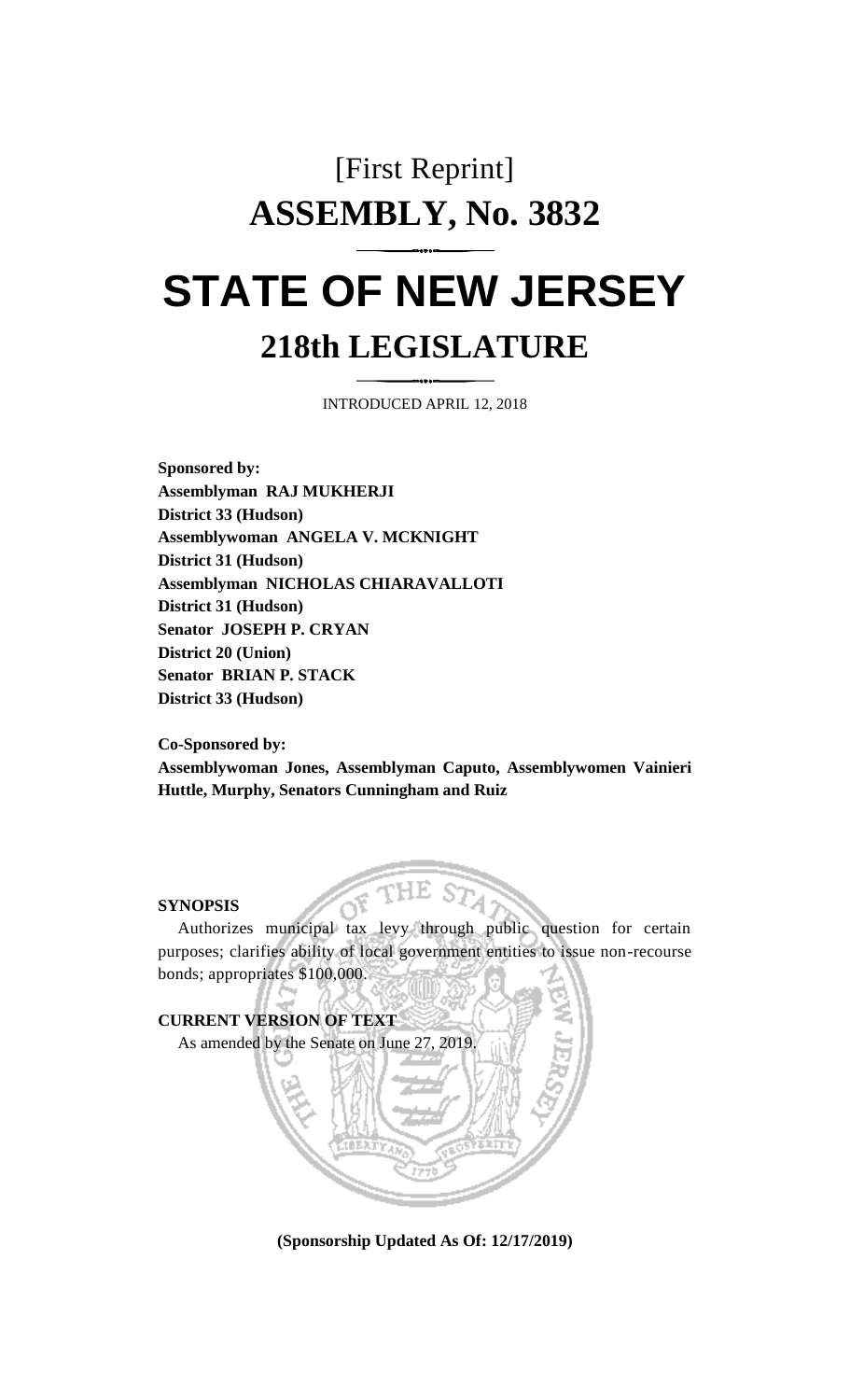### **A3832** [1R] MUKHERJI, MCKNIGHT

**AN ACT** concerning **<sup>1</sup> [**arts and culture funding and**]** the municipal 2 tax levy and local government issuance of non-recourse bonds, 3 amending P.L.2011, c.187,<sup>1</sup> supplementing Title 40 of the Revised Statutes **<sup>1</sup>** , and making an appropriation.**<sup>1</sup> BE IT ENACTED** *by the Senate and General Assembly of the State of New Jersey:* 9 1. As used in P.L., c. (C. ) (pending before the Legislature as this bill): "Arts and culture" means creative and cultural activities, including but not limited to, performing, visual, and fine arts, music, dance, graphic design, film, digital media and video, architecture and urban design, humanities, literature, arts and culture education, historic preservation, museum curation, crafts, and folk arts. "Arts and culture trust fund" means a fund established pursuant 18 to section 2 of P.L., c. (C. ) (pending before the Legislature as this bill), for the purpose of supporting local arts and culture. "Local arts council" means an entity, often referred to as a local arts agency, arts commission, or cultural affairs office, that: a. is either a municipal or county government agency, or a private entity exempt from federal income taxation under paragraph (3) of subsection (c) of section 501 of the federal Internal Revenue Code of 1986 (26 U.S.C. s.501(c)(3)); and b. maintains a mission that generally involves making arts and culture more accessible to the public, and supporting local artists, art programming, or local organizations focused on arts and culture. 2. (New section) a. The governing body of a municipality may, by ordinance, submit to the voters of the municipality, in a general or special election, a proposition authorizing an annual levy, in an amount or at a rate that the governing body deems appropriate, to be established for the purpose of supporting arts and 35 culture <sup>1</sup><sub>L</sub>, or any subset of activities within the definition of "arts" 36 and culture" under section 1 of P.L., c. (C. ) (pending 37 before the Legislature as this bill) $]$ <sup>1</sup>. Upon approval of the proposition by a majority of the votes cast by the voters of the municipality, the governing body of the municipality may annually raise by taxation a sum not to exceed the amount or rate set forth in the proposition approved by the voters for the purposes specified 42 therein. <sup>1</sup>The arts and culture levy shall become effective in the next budget year following the year in which the levy has been approved by the voters. **1** 

**Matter underlined thus is new matter.**

**EXPLANATION – Matter enclosed in bold-faced brackets [thus] in the above bill is not enacted and is intended to be omitted in the law.**

**Matter enclosed in superscript numerals has been adopted as follows: Senate floor amendments adopted June 27, 2019.**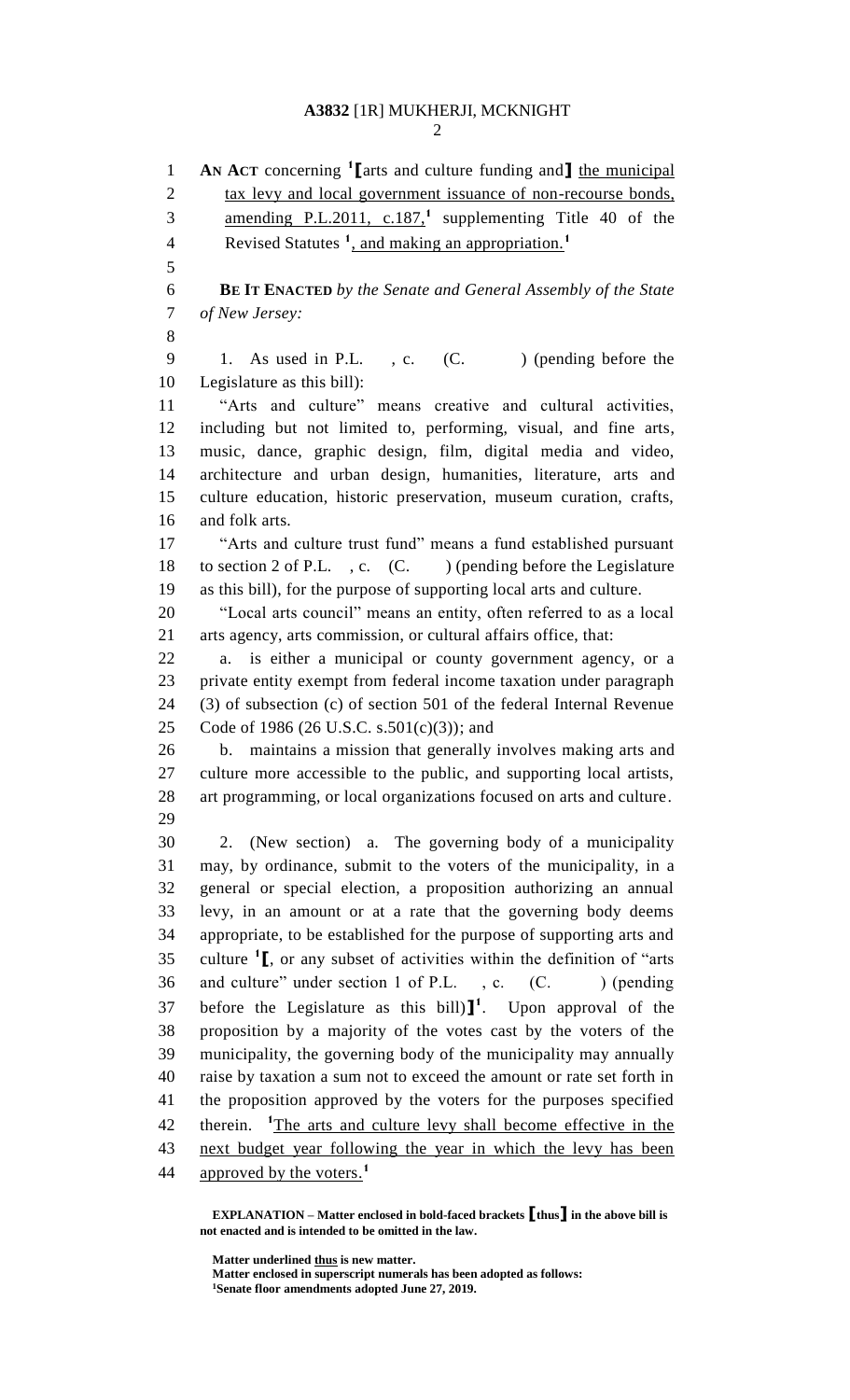b. **<sup>1</sup> [**(1) The amount or rate of the annual levy may be subdivided in the proposition to reflect the relative portions of the levy to be allocated to any respective arts and culture purpose.

 (2) If the amount or rate set forth in the proposition is not subdivided among its various purposes, then the governing body of the municipality may, by ordinance, determine the appropriate amount or rate to be allocated to each purpose at a later time. By ordinance, the governing body of the municipality may also adjust any previously-determined allocation of funds among each purpose, so long as the adjustment is in accordance with the terms of the levy allocation submitted to the voters.

12 c.<sup>1</sup> Amounts raised by the levy imposed pursuant to this section shall be deposited into an "arts and culture trust fund" to be created by the municipality, and shall be used exclusively for **<sup>1</sup> [**the purposes authorized by the voters of the municipality**]** arts and culture, except that the municipality may deposit such amounts into 17 the current fund of that municipality for uses not related to arts and culture if the Director of the Division of Local Government Services in the Department of Community Affairs finds that the 20 municipality is in fiscal distress<sup>1</sup>. Any interest or other income earned on monies deposited into the arts and culture trust fund shall be credited to the fund to be used for the same purposes as the principal. **<sup>1</sup> [**Separate accounts may be created within the arts and culture trust fund for the deposit of revenue that is to be expended for each respective purpose, as specified in the proposition 26 approved by the voters of the municipality.  $\mathbf{I}^1$  A municipality may deposit other funds into the arts and culture trust fund, as it may, from time to time, deem appropriate.

 $\textbf{I}[\text{d} \cdot \textbf{I}]$  c.<sup>1</sup> The governing body of a municipality may, by ordinance, submit to the voters of the municipality in a general or special election a proposition amending, supplementing, or repealing, a proposition previously submitted, approved, and implemented as provided pursuant to this section. The proposition 34 may propose to eliminate the annual levy  $\binom{1}{1}$  or  $\binom{1}{2}$  change the amount or rate of the annual levy **<sup>1</sup> [**, or add or remove purposes authorized pursuant to this section for which the levy may be 37 expended<sup>1</sup>. Upon approval of an amendatory or supplementary proposition by a majority of the votes cast by the voters of the municipality, the governing body of the municipality shall implement it in the same manner as set forth in P.L. , c. (C. ) (pending before the Legislature as this bill) for implementation of the original proposition.

**I**e. **1** d.<sup>1</sup> Upon petition to the governing body of a municipality signed by the voters of the municipality equal in number to at least 15 percent of the votes cast therein at the last preceding general election, filed with the governing body at least 90 days before a general or special election, the governing body of the municipality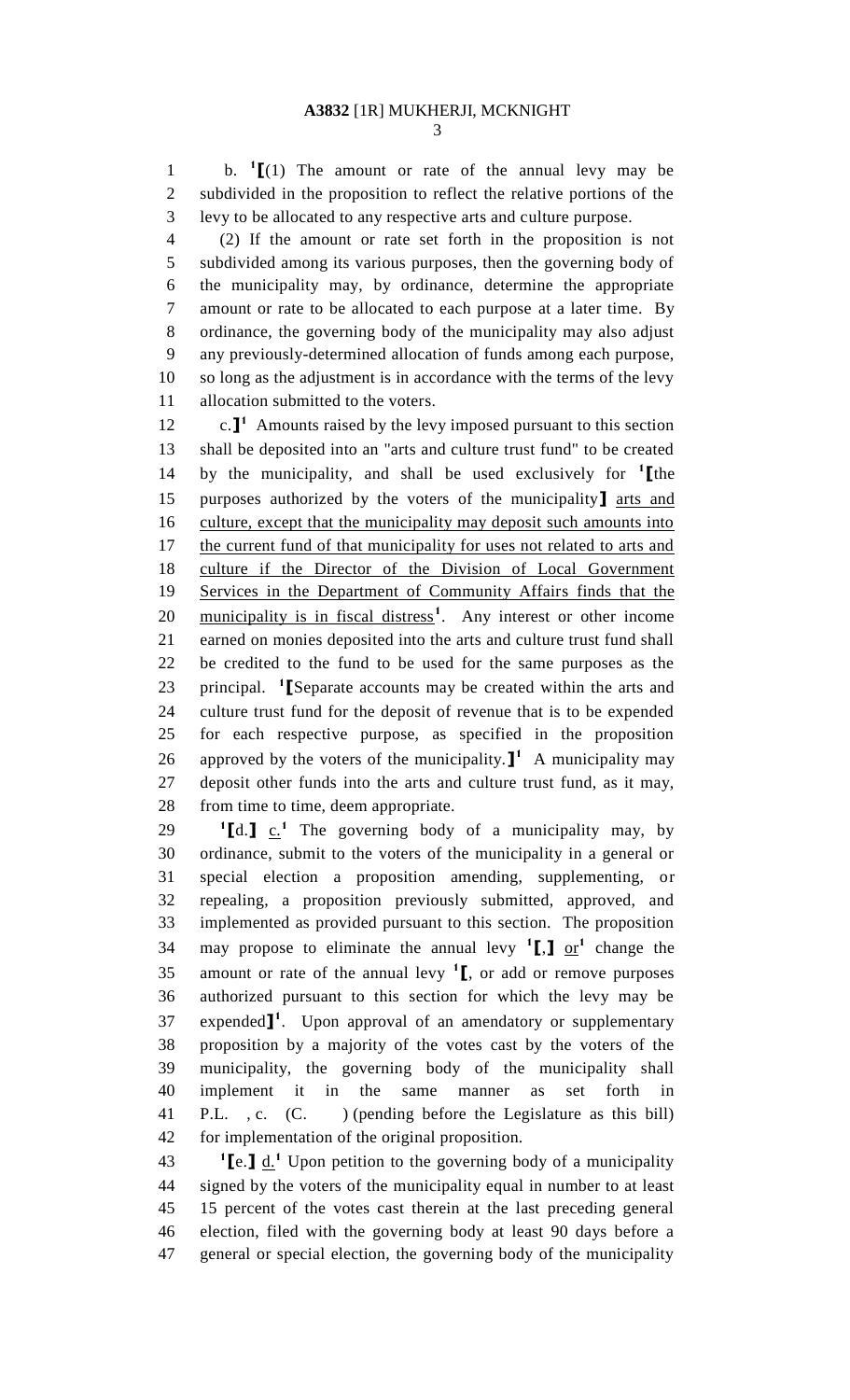## **A3832** [1R] MUKHERJI, MCKNIGHT

 shall submit to the voters of the municipality in the general or special election the proposition otherwise authorized pursuant to subsection a. or subsection  ${}^{1}\text{Id}.$  **]**  $\underline{c}$ , <sup>1</sup> of this section, as the case may be.

 3. (New section) a. The municipality, either through an 7 ordinance adopted pursuant to section 2 of P.L., c. (C.) (pending before the Legislature as this bill), or through a subsequent ordinance, shall designate a local arts council to **1 [**manage the distribution of monies in the arts and culture trust fund. In distributing arts and culture trust fund monies, the**]** which 12 monies from the arts and culture trust fund shall be appropriated. 13 The<sup>1</sup> local arts council shall comply with the conditions for the use of the funding established **<sup>1</sup> [**through the propositions and 15 ordinances adopted pursuant to section 2 of P.L., c. (C. ) (pending before the Legislature as this bill)**]** by ordinance**<sup>1</sup>** .

 b. An agreement entered into in accordance with this section shall not be subject to the requirements and provisions of the "Local Public Contracts Law," P.L.1971, c.198 (C.40A:11-1 et seq.). If the local arts council is a private entity, then the local arts council shall allow the chief financial officer of the municipality to serve on its board, ex officio, as a non-voting member.

**1** 4. Section 2 of P.L.2011, c.187 (C.40:56-13.1) is amended to read as follows:

 2. a. Upon application to and approval by the Director of Local Government Services in the Department of Community Affairs, a municipality may adopt an ordinance to establish a program to finance the purchase and installation of renewable energy systems and energy efficiency improvements by property owners and to authorize the issuance at public or private sale of non-recourse bonds as further provided herein. The governing body may apply to a county improvement authority that issues bonds pursuant to paragraph (2) of subsection (j) of section 12 of P.L.1960, c.183 (C.40:37A-55), or may issue bonds to finance the program pursuant to section 3 of P.L.2011, c.187 (C.40:56-13.2). Funds for the purchase and installation of renewable energy systems and energy efficiency improvements shall be loaned to property owners in exchange for a clean energy special assessment on the property pursuant to section 1 of P.L.2011, c.187 (C.40:56-1.4), to be paid quarterly. In the case of financing provided by bonds issued by a county improvement authority, the clean energy special 43 assessment shall be used to repay the bonds. The bonds issued by a county improvement authority pursuant to this section shall be issued as non-recourse obligations of the authority and shall not be considered to be direct and general obligations of the authority. In the case of financing provided by the municipality through the